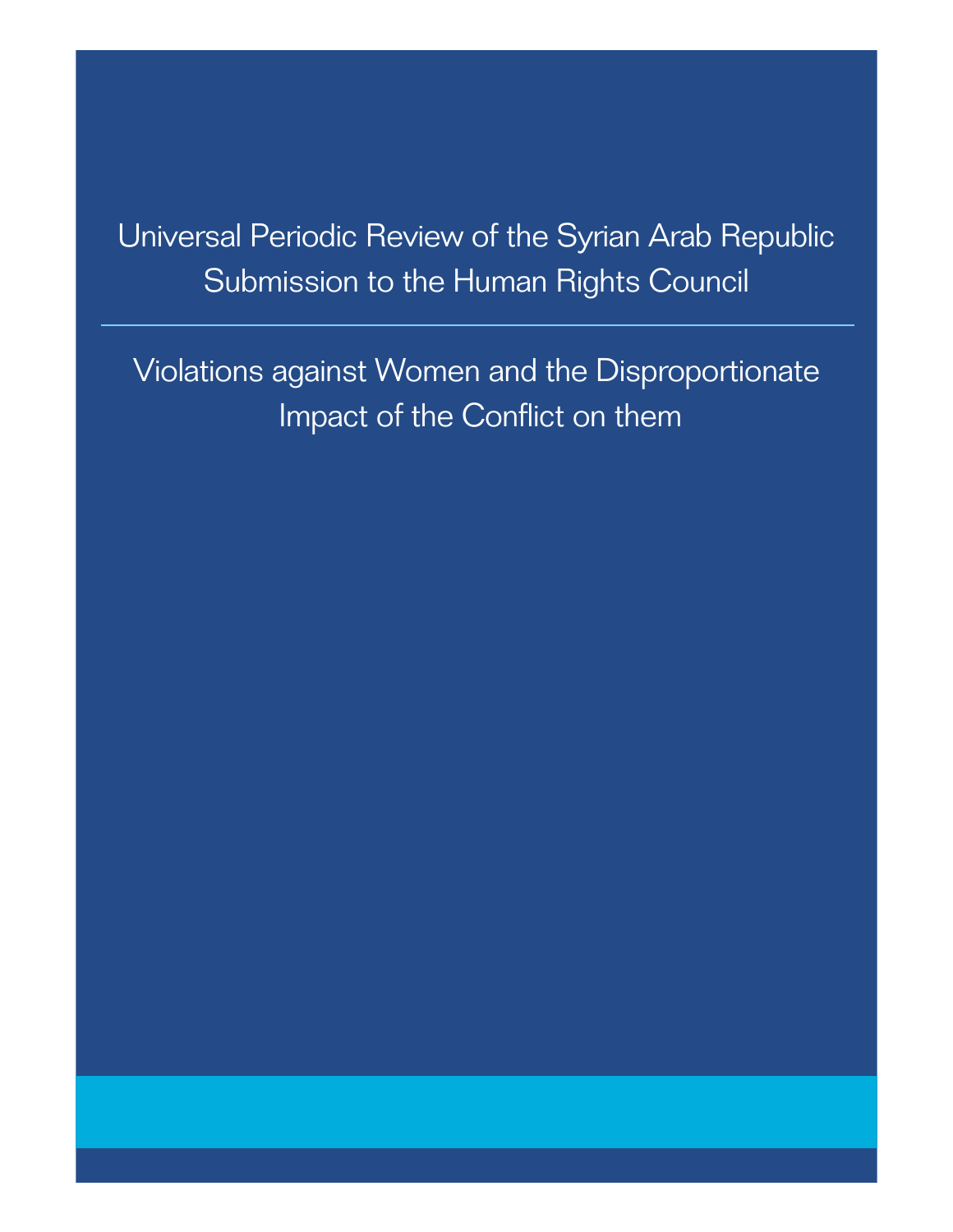# This report is a joint submission by the following organisations:

(by alphabetical order)

- Badael Foundation
- BIHAR Relief Organization
- Center for Civil Society and Democracy (CCSD)
- Dawlaty
- Musawa Women's Study Center
- Syrian Female Journalists Network
- Syrian League for Citizenship
- Urnammu
- Women Now for Development
- Women's International League for Peace and Freedom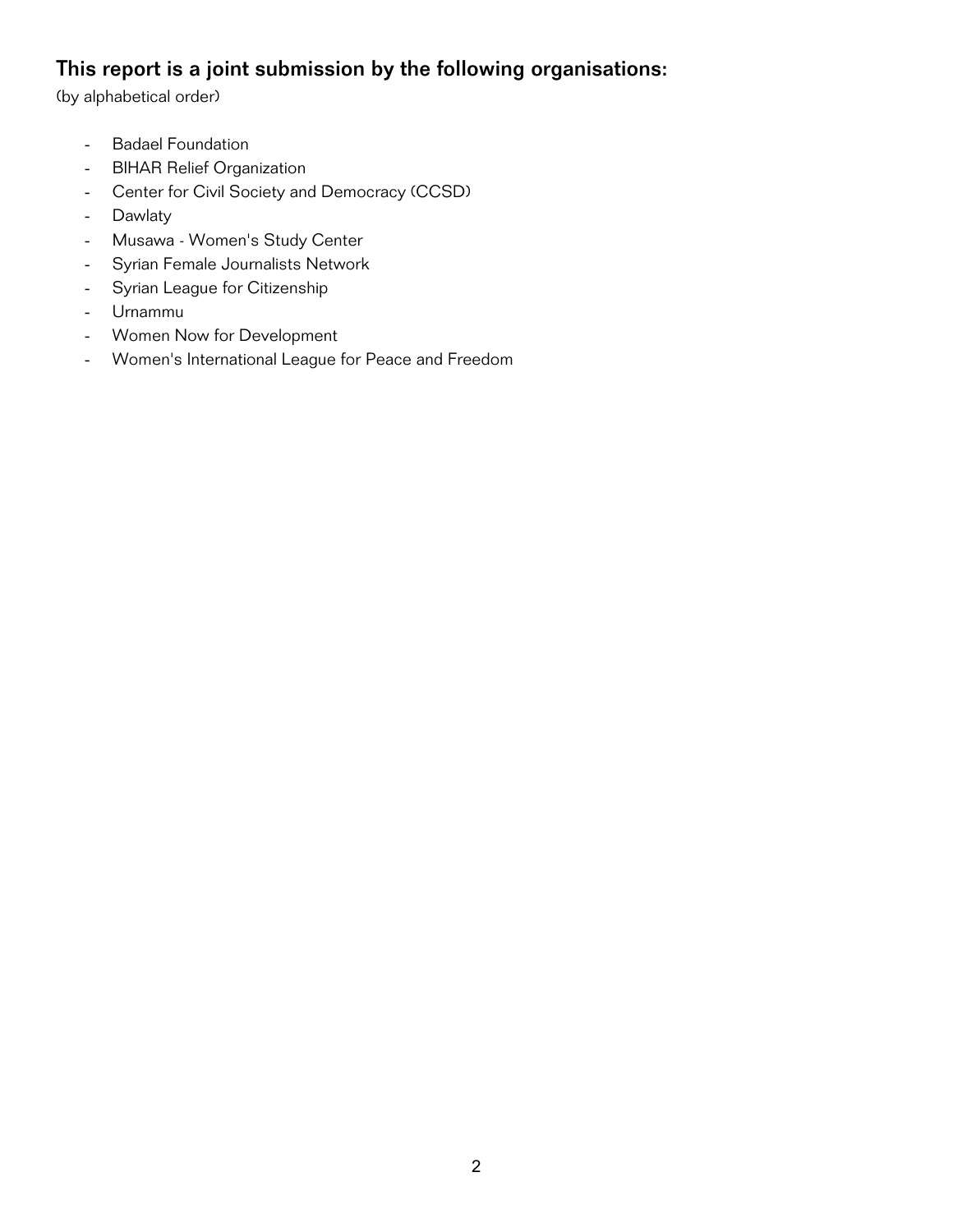# Background and context

Five years after the breakout of the mass protests demanding freedom and justice, which the Syrian regime met with unprecedented repression and violence leading to an open armed conflict, civilians continue to be the first target of hostilities and constitute the majority of victims. They bear on their own the heavy weight of the violence that amounts to war crimes and crimes against humanity. Repressive practices and armed violence impacts women disproportionately as they steadily lose their security, homes, lives, family members and social status in light of systematic targeting of civilians, proliferation of arms, destruction of the legal system, and collapse of the rule of law.

Violations against women in Syria did not begin with the armed conflict. They had experienced violations and discrimination in law and practice for decades. The government did little to stop gender-based discrimination, injustice and violence against women and has not taken adequate measures to improve the situation for Syrian women. The UNDP Gender Inequality Index that measures the discrepancy between men and women in terms of reproductive health, empowerment and access to employment, shows that in 2010 Syria was ranked 118 out of 148 countries, without making any progress since 2000.

The protection and empowerment of women requires a more comprehensive response to the crimes committed against them in particular, and against civilians in general. This requires fighting impunity imposed by the Syrian regime through passing laws and regulations that exempt government staff and collaborators from accountability, setting up unconstitutional special courts, trying civilians in field military courts, and passing terrorism laws that predominantly target peaceful activists.

The protection and empowerment of Syrian women also requires full recognition of their active role in leadership, development, conflict resolution, and promotion of durable and sustainable peace, rather than perceiving them as mere victims of the conflict. The cessation of the conflict and the improvement of civilians' situations cannot be achieved without the active and serious participation of women in the legislative, executive and judiciary powers, as well as through supporting local women's initiatives and their meaningful participation in all levels of the political process.

# I. Gender-based violence

Gender-based violence has been prevalent in both public and private spheres for decades and was exacerbated by the armed conflict. A number of discriminatory laws, especially the six personal status laws of different sects, the nationality law, and the penal code, legalize and legitimize GBV in different articles and under different pretexts. These include the so-called "honour" killing, forced underage marriage, rape and arbitrary divorce by men. These laws subject women to the control of their male family members and is reflected in civil laws.

The Syrian Government's report A/HRC/WG.6/12/SYR/1 submitted on 22/09/2011 referred to the Tenth Five-Year Plan 2006-2010, which pledged: "the amendment of laws and regulations and application of integrated measures to prevent and reduce violence against women; the modernization and development of national laws and legislation in line with the Convention on the Elimination of All forms of Discrimination against Women (CEDAW); and the issuance of a civil family law that guarantees the rights of family members, establishes gender equality, protects women from violence, limits traditions and customs that hinder their contribution to the building of a modern and democratic society." Nevertheless, the Syrian Government has taken no measures to develop and harmonize national laws with the CEDAW articles to which Syria has made no reservations. The government also did not ratify the CEDAW Optional Protocol or accept the amendment to Article 20 (1) thereof, and none of the reservations have been lifted $(1)$ .

## Forms of violence against women during armed conflicts in accordance with Security Council resolutions, in particular resolution 1325:

During the armed conflict, Syrian women have been exposed to various forms of GBV and human rights violations by government bodies as well as by some armed factions. These include:

## Sexual violence against women and girls

Several international and national reports [2] confirm the increased levels of sexual violence against women and girls. IRC described rape as a "prominent and disturbing feature" in the Syrian war [3]. FIDH report[4] stated that most allegations of rape and other forms of sexual violence seen by their delegationisi has been committed by government forces and "Shabiha" (government affiliated militias) during house raids, at checkpoints and in detention centers. There were also sexual abuses against women in public spaces or in front of their relatives. Some victims were raped and killed by the rapists without any accountability, which led to severe traumas among victims and survivors. Some women have also been forced to endure forced and unwanted pregnancy resulting from rape is. HRW documented the use of sexual violence by the Syrian Government forces to torture detained men, women and children [7]. In the same report, witnesses said: "Soldiers and armed pro-government militias have sexually abused women and girls as young as 12 years old in home raids on residential areas." Former female detainees also told HRW that they had been "sexually abused or witnessing sexual abuse in detention,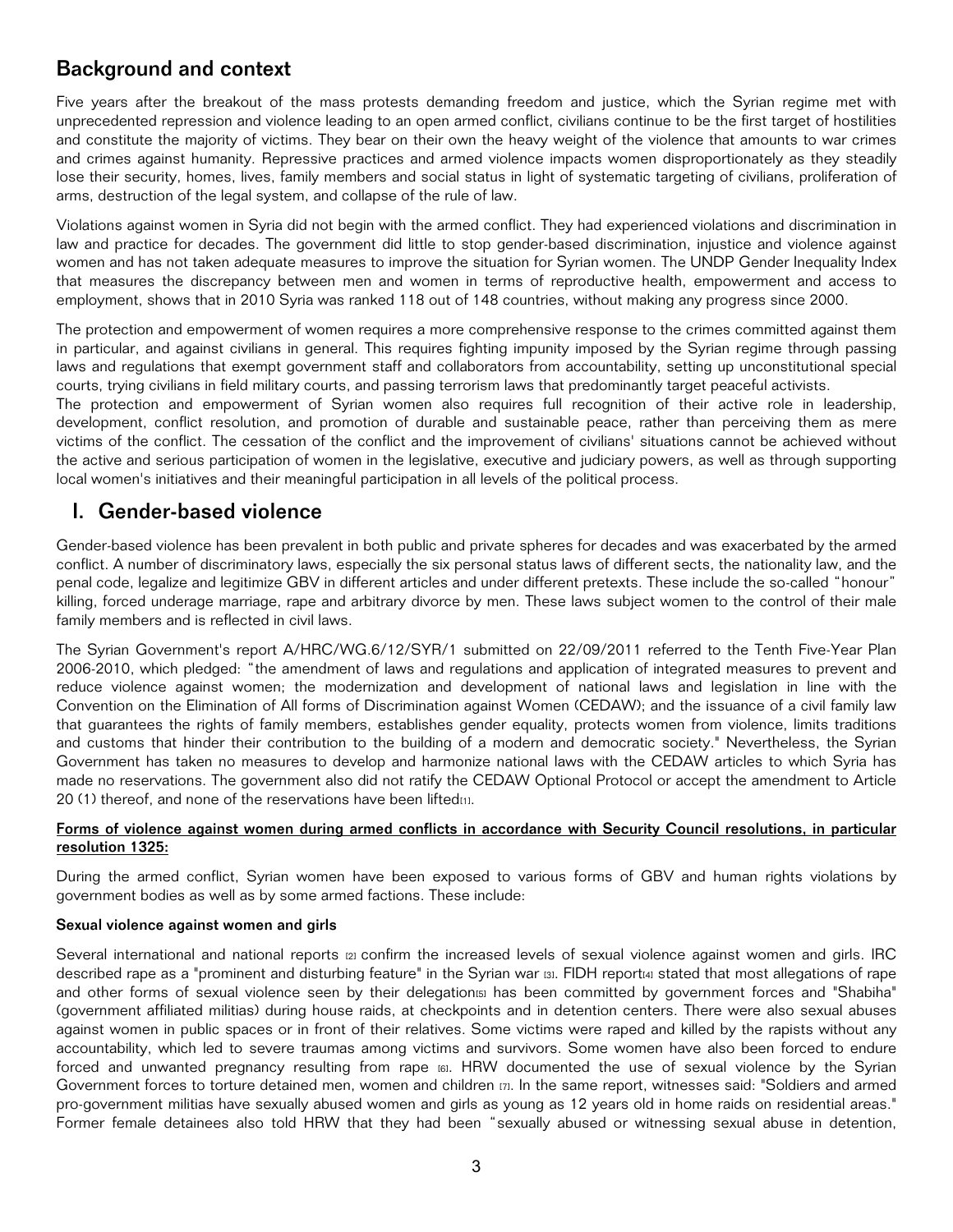including rape, penetration with objects, sexual groping, prolonged forced nudity, and electroshock and beatings to genitalia." These crimes violate human rights law and the IV Geneva Convention (Article 27) and may amount to war crimes.

## Human trafficking

Despite there being a law to protect people from trafficking, crimes of this nature have occurred prior to the conflict in Syria, which was considered both a destination and transit country for human trafficking. Human trafficking crimes have increased since the start of the armed conflict, although there are no official statistics to reflect it. Reports  $\omega$  demonstrate that human trafficking in the form of child marriage occur in refugee camps in Jordan and Turkey through special offices, justified by religious fatwas. Furthermore, the poor financial conditions and lack of employment, especially in refugee camps  $\omega$ , force women to work in prostitution. That is why a number of Syrian women are in Lebanese prisons charged with prostitution [10].

## Recommendations

- 1. Parties to the conflict as well as the international community should take concrete actions to stop the hostilities, apply confidence-building measures and negotiate a sustainable political solution
- 2. Implement Security Council Resolution 1325 and its subsequent resolutions that call for the protection of women in times of conflict and include meaningfully women in the peacemaking process.
- 3. Lift the reservations to CEDAW articles and align all laws and legislations with CEDAW, which requires increasing the marriage age in all personal status laws, applying deterrent penalties for violations, and sanctioning those responsible for unregistered marriages (including lawyers).
- 4. Pass a law to protect women from domestic violence, including direct and effective enforcement measures.
- 5. Reactivate the human trafficking law by issuing the related implementation instructions. The law should include measures to protect victims of human trafficking and ensure humane treatment, psychological support and rehabilitation.
- 6. Find new solutions to documenting the lineage of children born as a result of early and forced marriages, and prepare an effective awareness plan to reduce this phenomenon.

# II. Detained and forced disappeared women

In the previous UPR in 2011, the Syrian Government accepted thirteen recommendations in relation to the release of all prisoners and prevention of ill-treatment in prisons, and considered them as fulfilled. However, this is inaccurate and misleading. International reports<sup>[11]</sup> and local statistics[12] refer to the detention of thousands of women since the beginning of the uprising in March 2011; the fate of many of them continue to be unknown [13].

One major obstacle to documenting violations in Syria is the intimidation and repression exercised by government forces and militias affiliated with the regime against Syrian activists, in addition to denial of access to independent human rights observers[14]. Social and psychological pressures also may prevent reporting arrest cases for fear of further harassment. Therefore, it was difficult to access information to collect comprehensive data of women detainees. Statisticsna show that 76% of the female detainees are detained in security branches and other secret detention places, while only 24% are in the central prisons, among which 83% are detained in Damascus central prison, Adra, regardless of where they are originally from<sub>[16]</sub>. Adra prison is a dangerous place because it is located in a battle zonenzi, where military operations prevent the families from visiting their detained relatives, particularly those residing in other governorates.

Detention constitutes an insurmountable difficult experience in the lives of women detaineesnal, even after release. They are not only tortured but also humiliated and dehumanisedno. In its ongoing quest to destroy the fabric of the Syrian societyr201, the Syrian Government deliberately arrests women, knowing that this will bring shame to the entire family in a patriarchal society that confines honour to the bodies of women. This has prompted many families to push their daughters to emigrate.

Euro-Mediterranean Rights<sub>[21]</sub> and the Independent International Commission of Inquiry for Syria<sup>[22]</sup> reported the use of detainees for bargaining purposes in detainee swaps, or as hostages to pressure their wanted relatives to hand themselves intasi. In some instances, detention was used merely to punish certain families for their dissidence, or for obtaining ransoms in exchange for their release. Recently, the Syrian government arrested women in order to trade them with weapons of armed opposition groups. This happened in Daraa, at Khirbet Ghazaleh checkpoint on the Damascus-Jordan highway. The last months have witnessed unprecedented arrests, apparently for this purpose only. In July 2015, two women from Dael town in Daraa were arrested for five months and were finally released in exchange of a sum of money and 20 pieces of weapons of the Free Syrian Army delivered to the government troops. Such incidents have been recorded in Tafas and Atman, both in Daraa.

While most victims of arbitrary detention and disappearance are males, a great impact fell on women who lost the family breadwinners. They had to work to support their families and afford the cost of searching for their detained family members, including legal costs. They were also subjected to sexual exploitation at times, by gate-keepers or security officers offering to "help". Even if there are other male family members, women are expected to bear the burden of traveling, sometimes through war zones, from other governorate to the capital<sub>[24]</sub>. They then have to wait for a long time in front of the military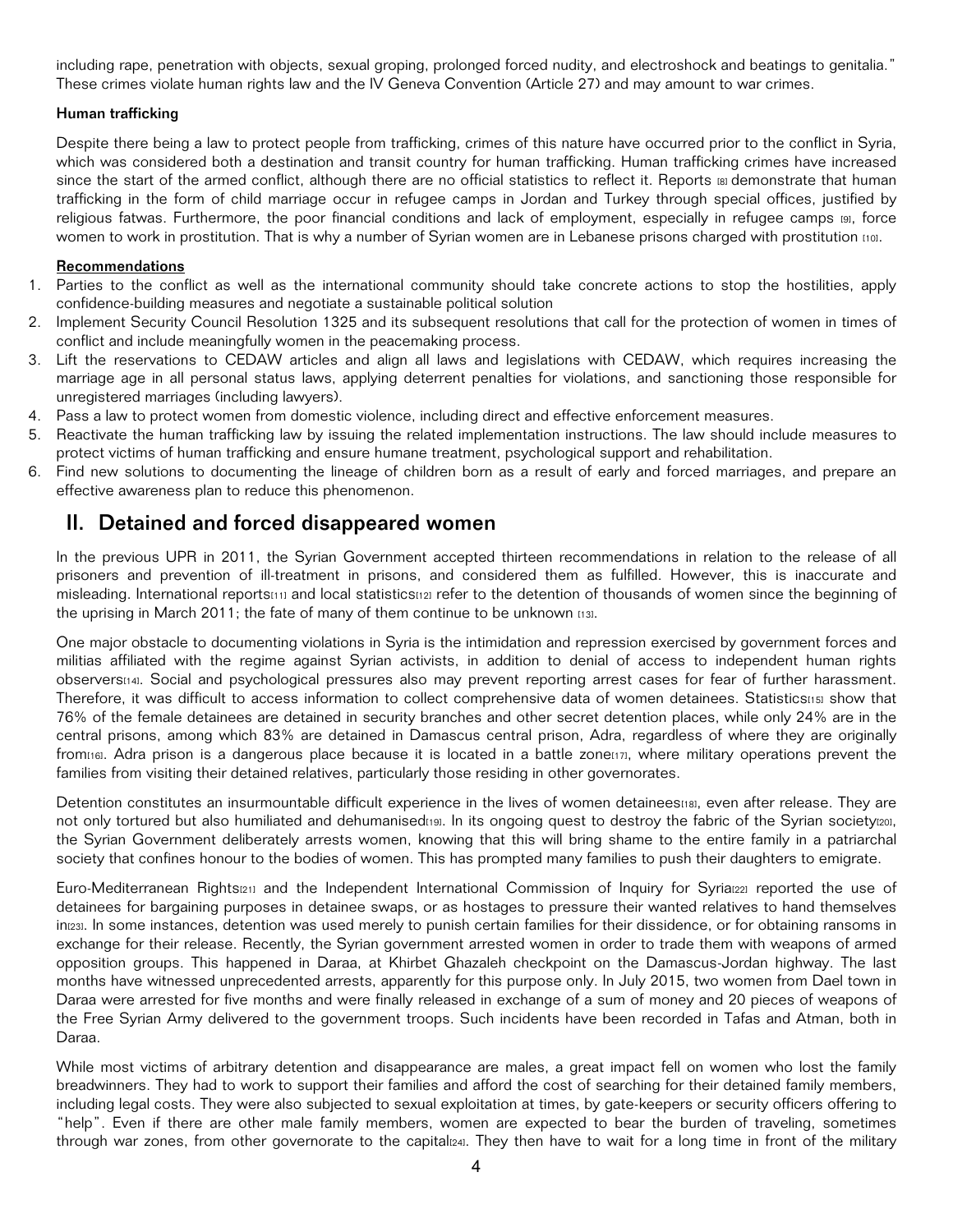police headquarters, while being subjected to humiliation by the police, to inquire about their detained relatives because the male family members do not venture to do so for fear of punitive actions by the authorities.

## Recommendations

- 1. Take urgent action to release all arbitrarily detained persons, especially women.
- 2. Immediately reveal the fate of victims of enforced disappearance, including providing official statistics on the detainees and the places of detention, and establish inquiry centers in all governorates.
- 3. Take serious actions to hold accountable those responsible for random or mass arrests of women.
- 4. Investigate the causes of deaths in detention centers.
- 5. Ensure a fair trial for women found guilty of certain crimes. If they are sentenced to prison, the government should make sure they are detained in their respective regions and should improve the living conditions in prisons.
- 6. Establish shelters for abused women and those rejected by their families.

# III. Targeting women civil activists and human rights defenders

Repression and violence against women civil activists by Syrian security forces is systematically escalating. Activists are subjected to various forms of abuse, including arbitrary arrests, abduction and torture inside and outside the security branches and official and unofficial detention centers.

Despite the fact that women have not directly participated in military operations and that their participation in the civil movement was limited to civil and relief activities and expressing political opinions, the regime has persistently accused women activists of being terrorists to justify their arbitrary detention and enforced disappearance. During their detention, activists were subjected to torture[25], solitary confinement, ill-treatment[26], sexual harassment and sometimes murder[27] in formal and other non-recognized detention centers, under inhumane conditionsizel. They are also deprived of their basic rights, including knowing their charges, accessing a lawyer and informing their relatives. Activists are prosecuted in courts that lack the minimum standards of fair trial[29]. Detention has distinct implications for women in general, and women human rights defenders in particular, even after release. The severe social, economic and psychological impact is not limited to dismissal from work or educational institutions; it could also mean divorce and rejection by the family and community[30]. The regime has also applied psychological abuse, such as indirect threats and harassment to force civil activists to leave the country[31]. According to a Syrian feminist activist, these systematic practices sometimes extend to personal property. The Syrian Ministry of Finance has ordered the expropriation of houses and properties of many activists and their relatives under the pretext that they support terrorism. Furthermore, some women are harassed at government military checkpoints only because they happen to be relatives of wanted persons or at checkpoints only because they belong to rebelling regions. Only activists authorized by the government may enter shelters and provide services and assistance and such authorization is highly capricious.

The CEDAW Committee, in its concluding comments on the second periodic review of Syria $321$ , expressed serious concerns about the risks facing female human rights defenders and aid workers since the outbreak of the conflict, especially about the following:

- Repeated reports on arbitrary detention, physical abuse and sexual violence by the government forces and militias due to participation in peaceful activities.
- Repeated reports indicating that most activists have been detained upon charges under the Terrorism Law (Law No. 19/2012).
- Lack of information about the number of women in detention on terrorism charges and those prosecuted and sentenced by the Terrorism Court.
- The travel ban imposed by the government on women activists. Seeking security and protection, some of them had to leave the country.

# **Recommendations**

- 1. Modify the Terrorism Law, particularly its definition of acts of terrorism and financing of terrorism, so as to ensure its conformity with the provisions of other international human rights conventions and instruments.
- 2. Lift the travel ban on activists.
- 3. Return the confiscated properties or provide fair compensation and abolish all ministerial decrees issued against activists in this regards.
- 4. Drop the charges fabricated against activists outside the country.
- 5. Ensure that activists work in the country without being exposed to arbitrary arrest for peaceful activism.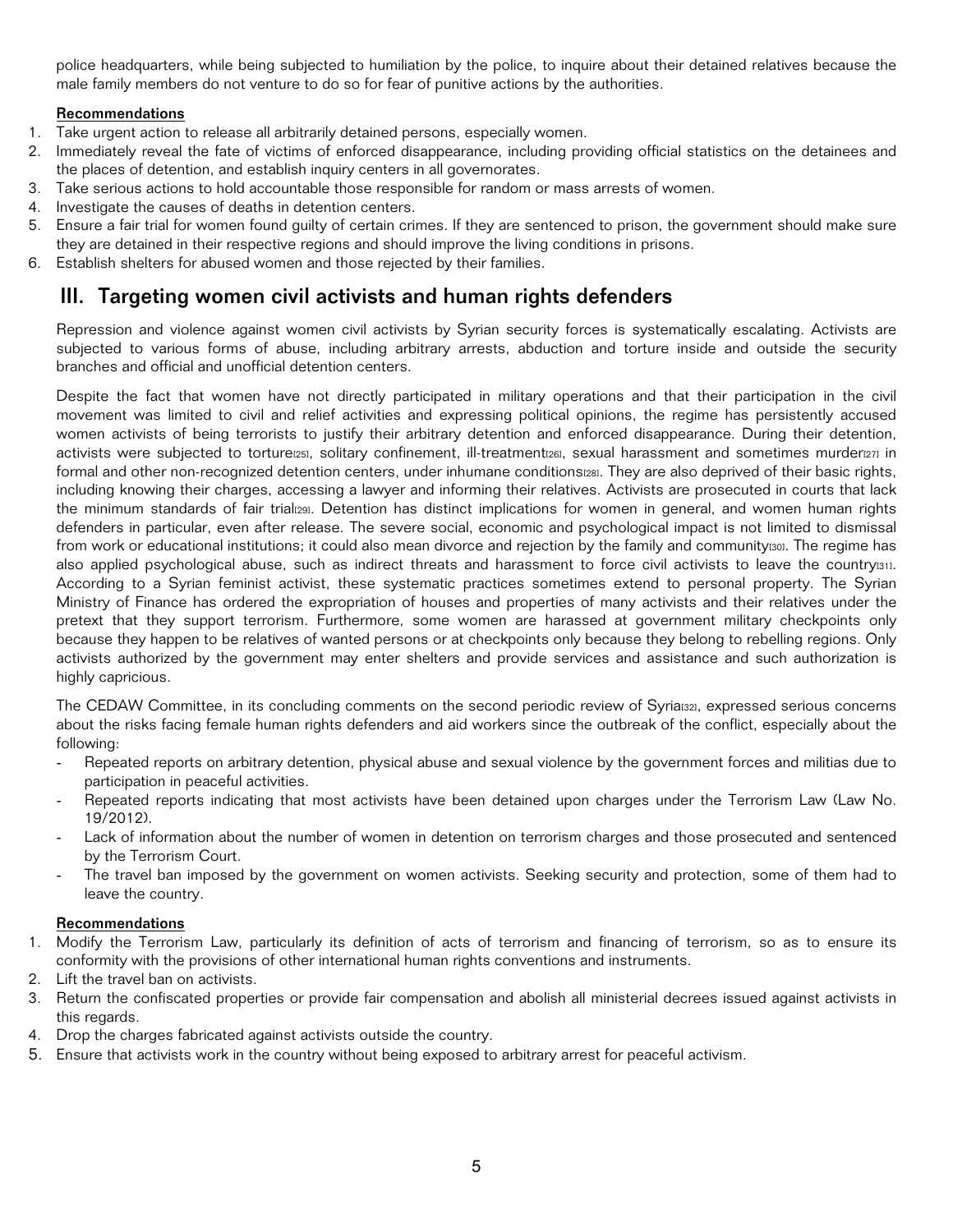# IV. The proliferation of weapons

## Explosive and chemical weapons

In clear violation of UN Security Council Resolution 2139 issued on February 22, 2014, the Syrian government forces continued to launch systematic and extensive indiscriminate air strikes, throwing barrel bombs on civilian populated areas. Human Rights Watch reported that civilians, including 1,892 children and 1,720 women, have been killed in government barrel bomb attacks since UNSCR 2139 was passed<sup>133</sup>. According to the same report, airstrikes indiscriminately targeted markets, schools and hospitals. On August 16, 2015, one of the most violent attacks took place when government warplanes bombed markets and residential areas in Douma, killing at least 112 people (in one airstrike). According to the Syrian Network for Human Rights, at least 17318 barrel bombs were dropped by regime helicopters in 2015 alone $341$ . Despite joining the Chemical Weapons Convention in 2014, the Syrian regime used toxic chemicals in several barrel bombs attacks in Idlib governorate in March, April and May 2015, according to HRW, which was not able to determine the type of chemicals used. However, rescue workers and doctors reported the distinctive smell of chlorine.

The impact of explosive weapons on civilians is not confined to the number of victims only. They also have many indirect effects, including forced displacement, the erosion of social capital and the destruction of basic infrastructure, which in turn affects women distinctively and disproportionately. The insecurity caused by the use of explosive weapons in civilian populated areas undermines women's social, political and economic participation in a society already suffering from discrimination, patriarchy and gender-based violence. This establishes a stereotype of women as victims in need of protection, rather than active agents in society and in conflict resolution. In addition, women are more likely to face stigma, persecution or marginalization by their husbands and families in the event of injury or disability.

Furthermore, the use of explosive weapons hinders women's access to basic services including medical care. When unable to access emergency medical assistance, pregnant women are at risk of losing their own lives or their unborn children because of fear or severe hemorrhage resulting from explosive weapons. This reflects how women bear further distinct complications from the use of explosive weapons. The World Health Organization reports that complications of pregnancy and childbirth kill approximately 287,000 women every year, making maternal death the second biggest killer of women of reproductive age. With explosive weapons being the main cause of the destruction of healthcare infrastructure, their use in populated areas can exacerbate the threat to women's healthissi.

In addition, the use of explosive weapons in populated areas is the most prominent cause of civilian displacement. Displaced women are more vulnerable to sexual exploitation and gender-based violence including sexual violence, harassment, trafficking and forced prostitution, which makes them rely on others for help and security[36].

#### Small arms:

The Small Arms Survey's report, issued in April 2014 by the Graduate Institute of International and Development Studies in Geneva, shows that gunshots were the direct cause of a significant number of victims, accounting for about 36% of the deaths caused by the conflict in Syria in the period between March 2011 and June 2013[37].

Individual small arms, which have been proliferating since the beginning of the conflict, pose a great threat of growing domestic violence, especially in an atmosphere saturated with tension and external pressures. In light of the low social and economic living standards due to the war (displacement, living in camps lacking basic needs, and poor income), women are usually the most affected by the acquisition of this type of arms. The report of the Women's International League for Peace and Freedom (WILPF) on small arms and their impact on women points out that the presence of a such arms in a household will increase by five times the likelihood of turning spousal violence into murder. On average, one third of women killed are murdered with a small firearm. The proliferation of individual arms increases GBV forms and manifestations already existing in a predominantly patriarchal society. This increases the vulnerability of women, especially in the absence of the rule of law.

## Recommendations

- 1. Take additional measures to ensure the implementation of UNSCR 2139 (2014), which was issued two years ago but has never been enforced, and commit to stop the indiscriminate bombing with all kinds of weapons, especially explosive weapons, against civilian areas protected under the international humanitarian law.
- 2. Allow humanitarian aid, vaccines and relief crews to access all areas without being targeted, taking into account the special situation of women in conflict; and to provide them with necessary supplies.
- 3. To allow international observers and human rights organizations to access areas of conflict in order to observe the situation closely and unconditionally, and to investigate the use of toxic gas in attacks against civilians.
- 4. Abolish legal provisions that grant government officials impunity from prosecution for crimes they commit while performing their duties, especially Decrees 14/1969 and 69/2008.
- 5. All parties to the conflict must support women's efforts to combat and mitigate violence and reduce the impact of small arms (e.g. the campaign in Atmeh camp)<sup>[38]</sup>.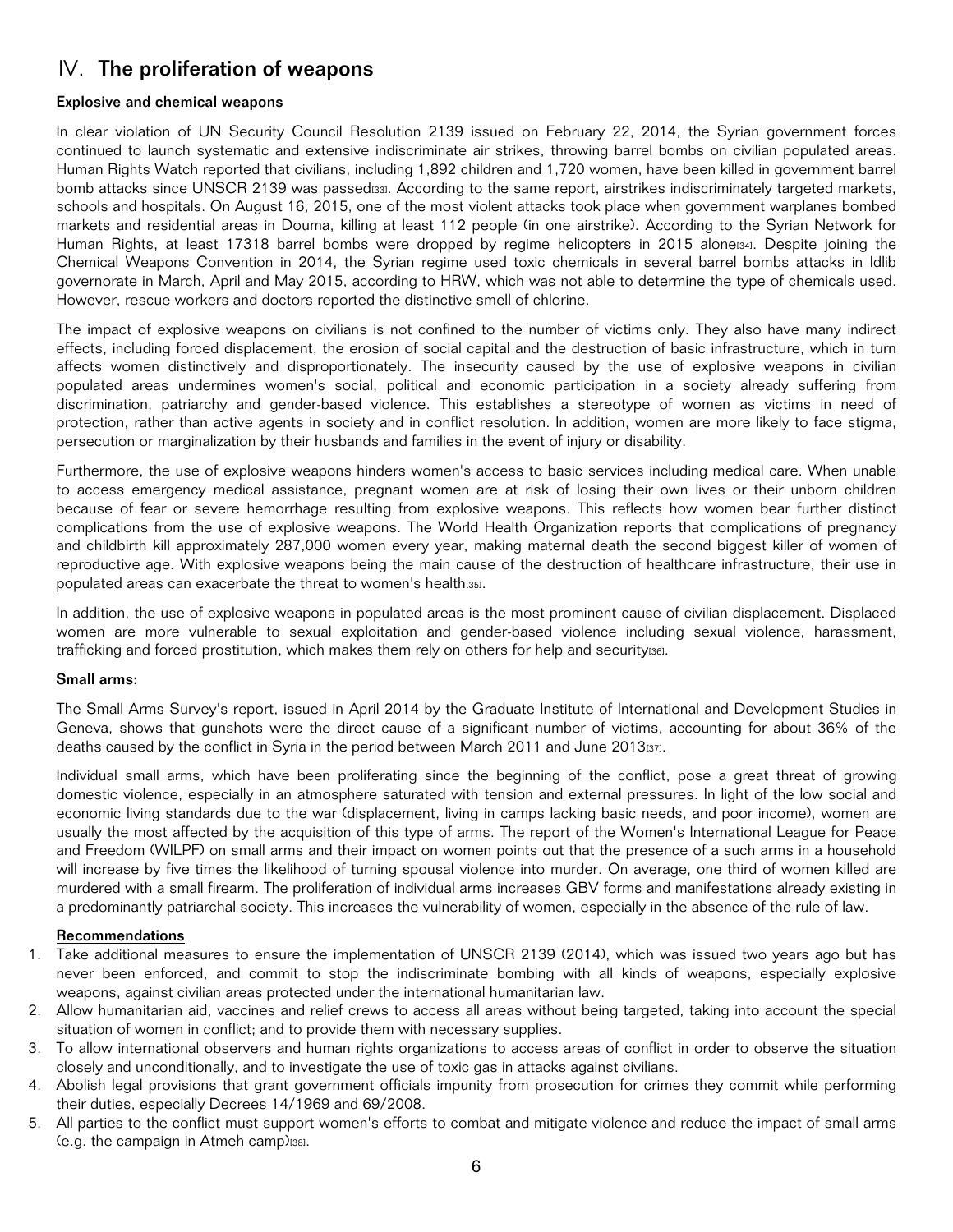## Pledges

Any conflict where violations to human rights and humanitarian law are perpetrated is of concern for all humanity and the international community should engage in ending the violations. For this reason, we recommend that in this particularly appalling situation, States also issue pledges to refrain from contributing in any way to the human rights violations and contribute to a peaceful outcome of the conflict:

- 1. We commit not to contribute to the small arms proliferation through refraining from arms sales and ammunition supplies to the Syrian government. The munitions survey report showed that most munitions had been manufactured in factories located in China, Iran, Syria and the former Soviet countries.
- 2. We commit to refrain from selling explosives to any of the parties in conflict or countries that might transfer the explosives to them because of their impact on civilians and on women as mandated by articles 6 and 7 of the Arms Trade Treaty.

# V. Refuge and displacement

The number of registered Syrian refugees has exceeded 4.6 millions99 and is on the rise due to the accelerating conflict over the past five years. In addition, at least 7.6 million people have been displaced inside Syria. 50.7% of Syrian refugees are women<sub>[40]</sub>. According to the UNHCR "Women Alone" report[41], a quarter of women refugees head families alone, 55% of the refugees are children under the age of ten, and 78% of those registered with UNHCR to receive aid and seek asylum are women[42]. The main reasons for displacement are the targeting of civilian populated areas with explosive weapons, especially barrel bombs that are often used by the regime, clashes in civilian areas and demolishing houses, as well as the fear of massacres and rape, which was also used as a tool of war in Syria $431$ .

According to UNHCR, besides poverty and the deteriorating economic situation, the Syrian refugees in exile $441$  are suffering from the deteriorating possibilities of returning to Syria. They also suffer from limited livelihoods, declining aid, scarce educational opportunities and insecurity (especially in Iraq); and difficulties in renewing residency permits (especially in Lebanon)<sub>[45]</sub>.

In addition to the suffering of all refugees, women suffer from the absence of a breadwinner, since many of them have no skills to work and earn a living. Access to education is also limited, especially for girls whose families refuse to send them to mixed schools (e.g. in Lebanon) or to the afternoon school shifts specifically tailored for refugees[46]. Women who become breadwinners because of their husband's absence (death, injury or military activity) usually face higher pressure than men, given the systematic discrimination against women in the labor market as well as widespread patriarchal traditions in local communities, heightened by insecurity. This makes women more vulnerable to physical abuses and sexual exploitation; for example, they are sometimes forced to provide sexual services to get basic needs and protection(47). Amnesty International also reported that refugee women and girls face barriers to reporting such crimes for fear of the consequences of the lack of a valid residency permits[48]. Child marriage is one of the most critical GBV forms in refugee camps[49]. Research by the Center for Civil Society and Democracy in Syria showed that this problem has increased after displacement for numerous reasons, mostly the poor economic conditions and the altered nature of social relations[50]. In addition, 60% of individuals who had previously refused early marriages expressed their acceptance after the war, especially in refugee camps.

Refugee and displaced women also suffer from the absence of reproductive services, as most of them reside in informal camps, where they have no access to service providers. They either do not know where to go, lack the means of transportation, or their husbands prevent them from going. Furthermore, Syrian discriminatory personal status laws deny mothers the guardianship of their children and allow husbands to restrict their travels and freedom of movement. In case of the husband's disappearance, some women have been able to get guardianship for three months to travel. As a result of these laws, Syrian women, in Syria and in neighboring countries, suffer from complex administrative procedures that hinder them from managing their affairs, including preventing them from obtaining family civil registries, which is a requirement to get humanitarian aid for their children.

### Recommendations**:**

- 1. The basic solution to the displaced and refugees problem is to eliminate the root causes behind displacement. All warring parties to the Syrian conflict should seek a political solution that would allow a safe, dignified and voluntary return for refugees, with international guarantees to ensure their security and stop the violations that led to this exodus.
- 2. Stop all administrative procedures that hinder women's access to documents that help them find a safe place for their children and receive aid. It should also abolish all charges on civil and administrative proceedings, which allow women, including those widowed and divorced, to get documents in Syria or from Syrian embassies abroad.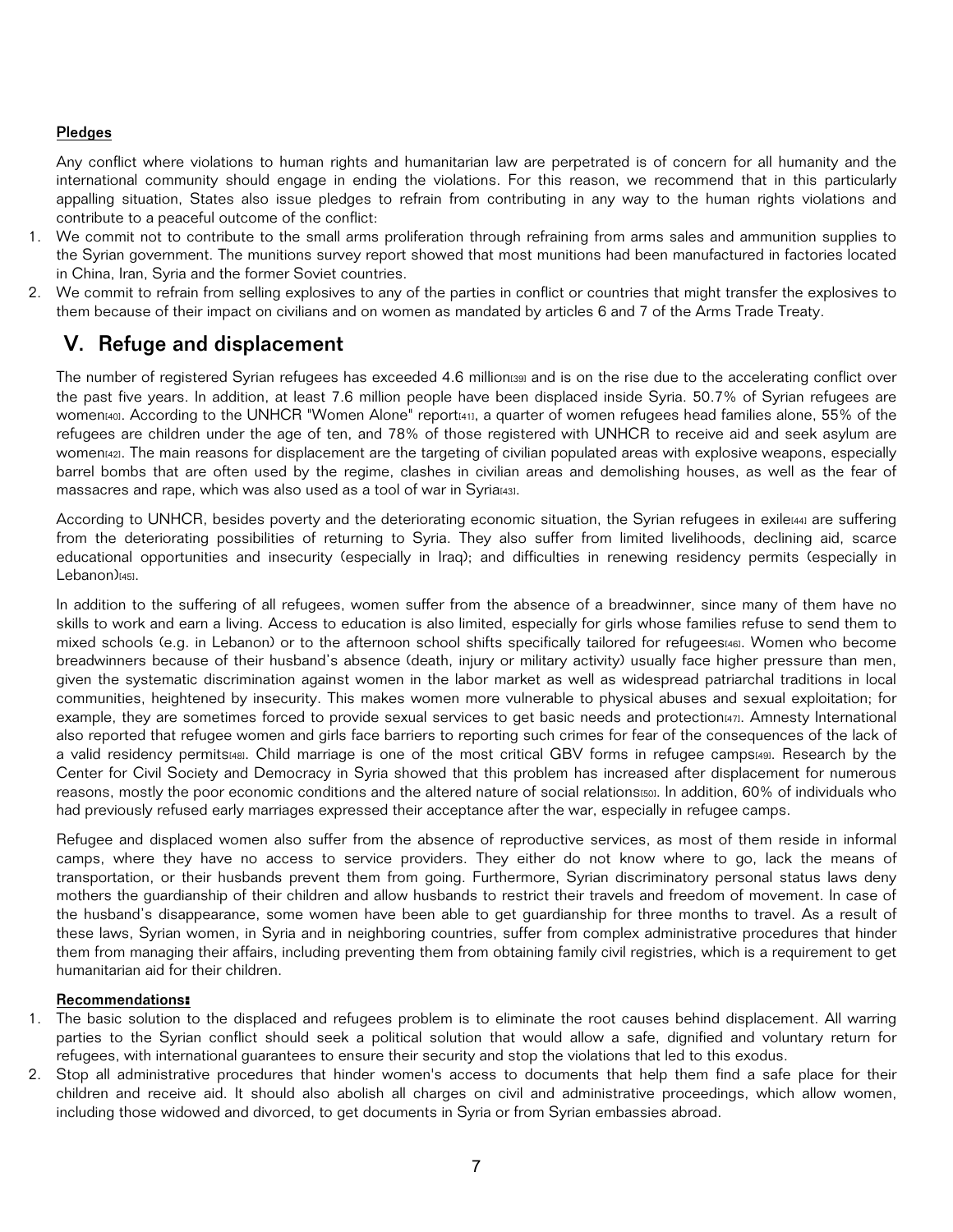- 3. Provide basic aid and ensure that the humanitarian deliveries reach the areas where displaced persons are located across the country.
- 4. Secure education for displaced girls and reproductive services for displaced women.
- 5. Allow all civil activists to access shelters and provide volunteer services to displaced women and girls.

## Pledges

Any conflict where violations to human rights and humanitarian law are perpetrated is of concern for all humanity and the international community should engage in ending the violations. For this reason, we recommend that in this particularly appalling situation, states also issue pledges to refrain from contributing in any way to the human rights violations and contribute to a peaceful outcome of the conflict:

- 1. We pledge to increase aid to countries hosting the largest numbers of Syrian refugees, and guide them to develop appropriate policies on the effective management of financial aid.
- 2. We pledge to establish secure legal means for refugees to join our country and apply for refugee status according to our national law
- 3. We commit to refrain from selling explosives to any of the parties in conflict, or countries that might transfer the explosives, as they are a factor of displacement as mandated by Articles 6 and 7 of the Arms Trade Treaty.

# VI. Siege and further impact on women

The Syrian regime and armed groups fighting in Syria continue to use siege and starvation of civilians as a weapon in their hostilities. More than 20,000 civilians in the town of Madaya have been under severe siege since July 2015; dozens of them died as a result of malnutrition(51). Relief and health supplies are prevented, obstructed or confiscated, while the sick and wounded are denied medical caretsz. The United Nations estimates that about 400,000 people have no access to life-saving relief items, in over 15 besieged areas across Syriarsa. The number of civilians in hard-to-reach areas has reached 4.5 million people<sup>[54]</sup>.

Siege impacts women severely and disproportionately. The lack of food and medical care has negatively affected the health of pregnant and breastfeeding women, and led to higher infant mortality rates [55]. The majority of pregnant women in besieged areas suffer from anemia, and cases of spontaneous abortion and deformity have increasedise. Studies show that it is possible to avoid 80 percent of maternal mortality during pregnancy and childbirth when access to health services is available<sup>[57]</sup>. While women do the vast majority of work finding and preparing the scarce food[58], they are the last to eat and eat the leastrssi. In addition, the increased competition for scarce food resources inside besieged areas renders it significantly difficult for a women to secure food and medicine, especially those who have become breadwinners due to their husband's absence.

#### Recommendations**:**

- 1. The Syrian Government and all parties to the conflict that impose siege on civilian areas must lift the siege immediately, allow besieged people to move safely, stop blocking relief aid, allow immediate access of humanitarian aid organizations, and ensure effective protection of civilians in a comprehensive manner, taking into account the multiple and extensive forms of abuse, including the disproportionate impact on women.
- 2. Allow the International Independent Commission of Inquiry on Syria to enter the country and conduct assessments of the besieged areas and communities. They should be allowed to communicate with the victims and survivors in all areas, including areas that were or are still under siege or hard-to-reach, and issue detailed reports on the conditions of civilians in besieged areas, with a focus on women.
- 3. Provide the besieged or survivors with gender-sensitive health, psychological and social support, including special support for women.

# VII. Targeting health infrastructure and health facilities

According to the 10<sup>th</sup> report of the Commission of Inquiry on Syria - A/HRC/30/48, released in August 2015, random aerial bombardment by the government forces continued to destroy and damage hospitals, field hospitals, clinics, medical equipment, drug stores, and power generators. These attacks have also caused temporary or permanent closure of health care facilities, which have become the main targets of the Syrian regime, in a significant escalation of its policy since 2011. In the 14<sup>th</sup> annual report on the human rights situation in Syriateoi, the Syrian Committee for Human Rights documented 167 attacks against hospitals and medical centers<sup>[61]</sup>, as well as 43 ambulances, 32 fire trucks and a number of cars belonging to Syrian civil defense. They also documented the killing of 62 medical personnel and 44 workers and volunteers in the civil defense and Syrian Red Crescent<sup>[62]</sup> during 2015. The Syrian regime and its foreign allied forces were the primary perpetrators of most of the attacks against the Syrian health sector in 2015. They were responsible for 97% of all attacks documented by the Syrian Committee for Human Rights against health facilities and professionals[63]. This direct and systematic targeting of medical facilities and personnel in Syria caused the migration and displacement of 90% of the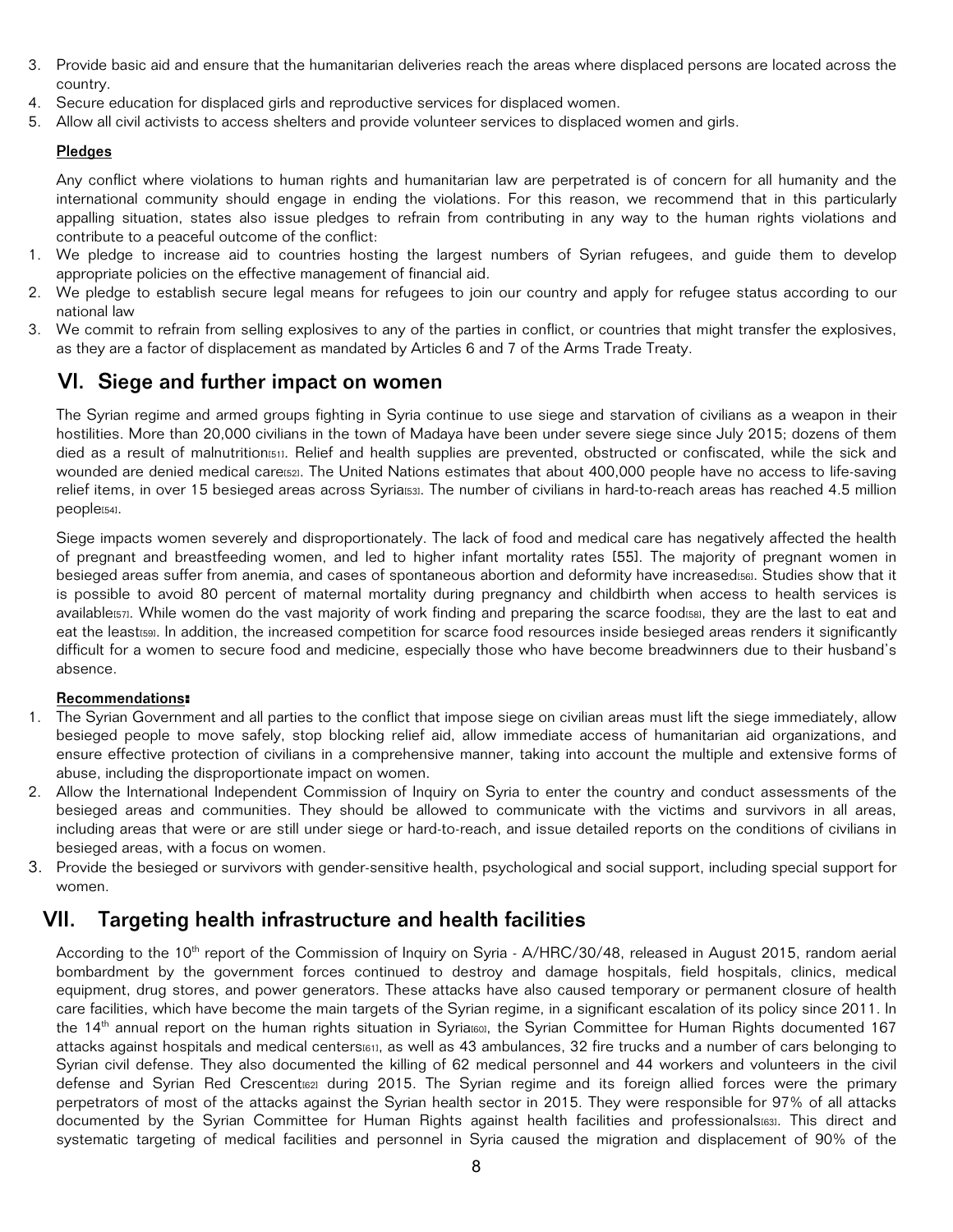doctors, according to the Medical and Health Organizations Coalition statistics. Many health workers were killed in second attacks, whereby regime forces hit a place and waited for the rescue workers to arrive before they hit again, according to Physicians for Human Rights<sub>[64]</sub>.

The Syrian Committee for Human Rights confirms that 88% of the medical staff victims in Syria have been killed in airstrikes against health facilities or while performing humanitarian and medical duty in the field. The remaining health worker victims have been killed under torture, in detention or by sniper shootings. The Syrian government is fully responsible for the targeting of hospitals, health centers, medical staff and ambulances, and for the failure in the provision of health services on the Syrian territory. It is also responsible for the spread of diseases due to the blockage of vaccines and medicines, the inability of women and children to access basic medical services, resulting in poor medical follow-ups.

The Syrian Committee for Human Rights documented the murder of nurse Islam Ammar Abu Rashid under torture on March 14, 2015 at the Palestine Branch in Damascus, after her arrest by the Syrian regime forces in 2013. On April 28, 2015, the Syrian warplanes targeted Aisha Maternity Hospital in the city of Deir ez-Zor, causing considerable damage to the hospital and depriving a large number of women medical and obstetric services. The Syrian Red Crescent Society also documented the deaths of Hanan Mohammed Hassan and another volunteer on June 28, 2015 after the regime forces bombed Daraa al-Mahatta area. On July 20, 2015, the Syrian warplanes targeted Aisha National Hospital in Manbej, the only free hospital in the city, destroying an ambulance and killing a number of infants. The hospital had provided women with medical services, such as delivery, Caesarean operations and incubators, which were completely damaged. The hospital temporarily stopped providing treatment and follow-up services to a large number of people, especially women and children. Free Aleppo Directorate of Health also documented the bombing of the Syria Women and Children Charity Hospital in Aazaz by Russian airplanes on December 25, 2015. As a result, the hospital stopped functioning partially, depriving women in the border city basic medical treatments, including obstetric services, maternal, postnatal and antenatal care and incubator services.

#### Recommendations:

- 1. The Syrian Government and allied foreign forces must stop targeting hospitals, medical centers, ambulances and medical staff while performing their humanitarian work.
- 2. Refrain from detaining medical staff, especially women.
- 3. Stop targeting and shelling medical staff. It must comply with the Geneva Convention for the Protection of Civilians Persons in Time of War, issued in 1949, and the Inter-Parliamentary Union 1993 conventions and international humanitarian law, which protect medical workers.
- 4. Respect and comply with the UNSC Resolutions 2139, 2154 and 2165 (all in 2014), adhere to the principle of medical neutrality, facilitate the free access of medical professionals, medical equipment and medical supplies to all areas and respect and protect medical and humanitarian workers.

#### **Pledges**

Any conflict where violations to human rights and humanitarian law are perpetrated is of concern for all humanity and the international community should engage in ending the violations. For this reason, we recommend that in this particularly appalling situation, States also issue pledges to refrain from contributing in any way to the human rights violations and contribute to a peaceful outcome of the conflict:

We commit to refrain from selling explosives to any of the parties in conflict or countries that might transfer the explosives to them as they have been used to target health facilities with an enormous of impact on civilians and as mandated by Articles 6 and 7 of the Arms Trade Treaty.

# VIII. The collapse of the educational sector

A UNICEF report [65], issued in March 2013, indicates that one out of every five schools in Syria has been destroyed, damaged, or turned into shelters for displaced families. The Syrian Network for Human Rights documented different damages to 3873 schools, including 450 schools that were fully destroyed.

The use of explosive weapons in populated areas has limited girls' access to education due to the great security threats they inflict; in addition, the continuation of this form of targeting has fully deprived girls of education. The lack of access to education may also lead to other abuses including early marriage, whereby a center belonging to Women Now for Development has monitored many such cases in northern Syria. For example, a 15-year-old girl dropped out of school because of the shelling and later on, her father forced her to marry, only to be divorced six months later. As documented by the Syrian Network for Human Rights, 1000 schools were turned into detention and torture centers, and video documented the Syrian Government forces' violation in the Sabeel district school in the city of Hamar661.

It is the responsibility of the Syrian Government to take appropriate action to prevent dropout and ensure basic education for all citizens, noting that 40% of school-age children are not enrolled<sub>[67]</sub>. The failure of the Syrian Government to assume this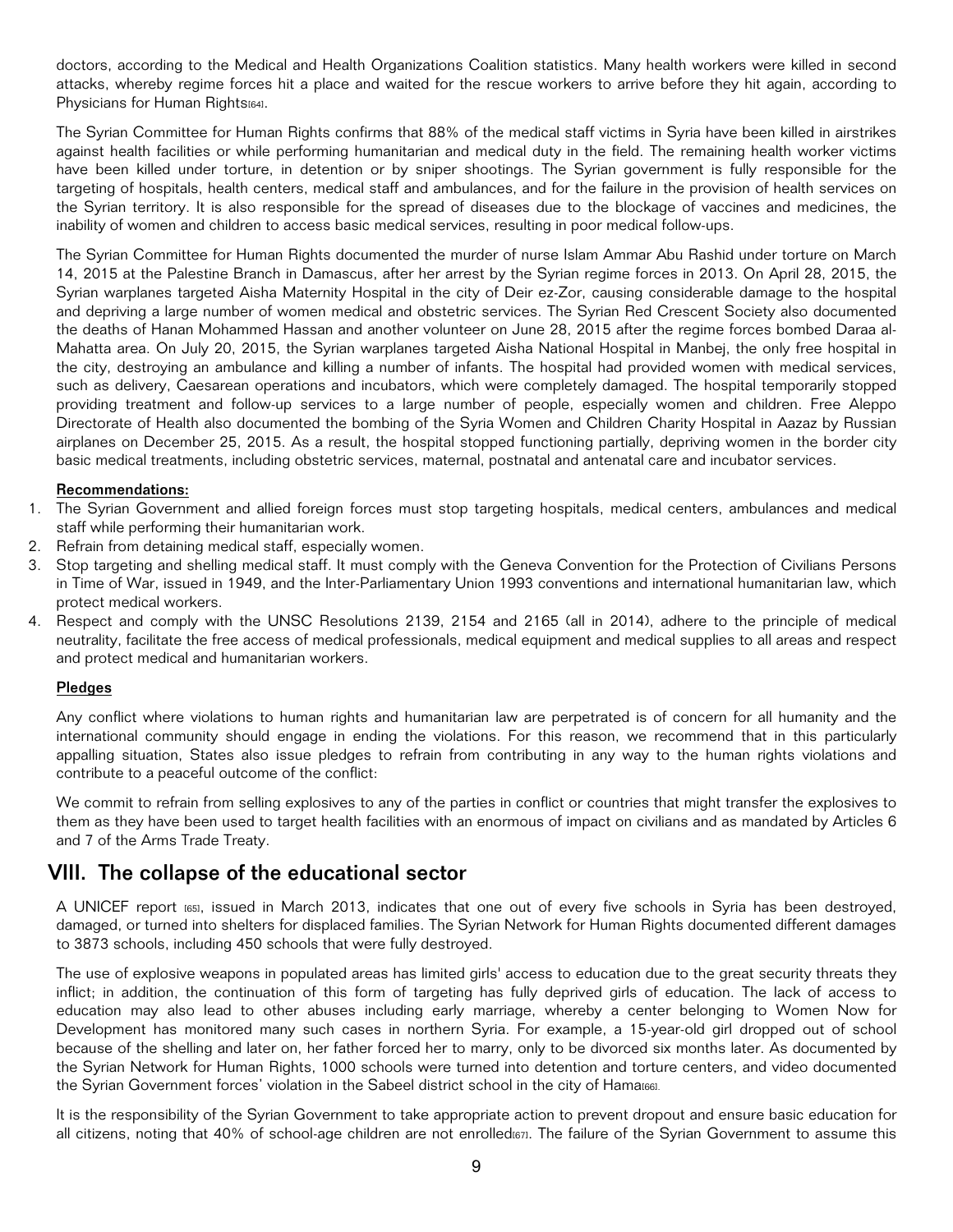responsibility has deprived children of education, especially girls, which has led to consequent issues such as child marriage and child military recruitment. Since the government is responsible for unifying and monitoring educational curricula, it becomes therefore responsible for the spread of ideological and uncontrolled curricula, as well as other curricula that perpetuates the subjugation of women and reinforces gender stereotypes against them.

The practices of the Syrian Governmentes in universities and other educational institutions against peaceful (student) dissidents prevented a large number of students, especially females, from going to university for fear of abuse, harassment or detention. This was especially the case for girls from opposition-controlled areas.

The Syrian Government has deliberately denied the salaries of teachers and administrators in opposition-controlled areas, which has hampered the educational process and further affected girls disproportionately; many of them have become more vulnerable to sexual and economic exploitation after leaving their education. This also has a distinct and direct economic and psychological impact on female teachers, especially those who have become breadwinnersteen. Furthermore, ethnic minorities, particularly Kurds, are still denied the possibility of learning their own language, because Article 4 of the current Syrian Constitution states that Arabic is the official language.

#### Recommendations:

- 1. Immediately stop bombing educational facilities.
- 2. Evacuate educational facilities taken as places of detention or arrest or as shelters.
- 3. Immediately stop the illegal or unconstitutional detention of students, especially those detained on the backdrop of peaceful activities.
- 4. Refrain from posing collective punishment and immediately pay the salaries of teaching staff in areas out of its control.
- 5. Amend Article 4 of the Constitution to guarantee the right of minorities to learn and speak their own languages and make positive initiatives to redress the damage caused.

#### Pledges

Any conflict where violations to human rights and humanitarian law are perpetrated is of concern for all humanity and the international community should engage in ending the violations. For this reason, we recommend that in this particularly appalling situation, states also issue pledges to refrain from contributing in any way to the human rights violations and contribute to a peaceful outcome of the conflict:

We commit to refrain from selling explosives to any of the parties in conflict, or countries that might transfer the explosives to them, as they have been used to target schools and education centres with an enourmous of impact on civilians and as mandated by Articles 6 and 7 of the Arms Trade Treaty.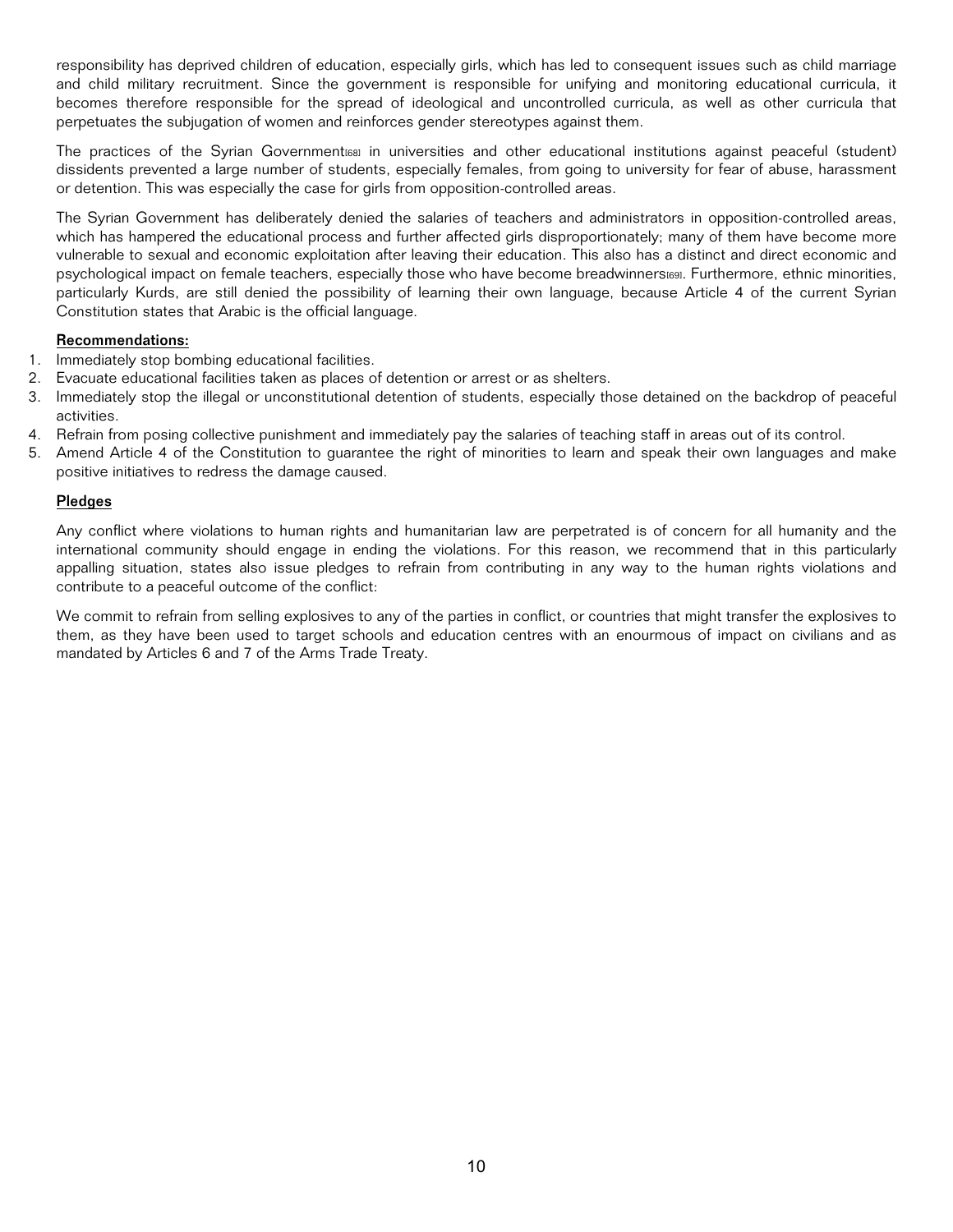# Appendix

[1] Syria has reservations on articles 2-9 (2) - 15 (4) - 16 (1-2) - 29 (1).

[2] Report by issued by Euro-Mediterranean Human Rights Network on June 25, 2015, documenting the suffering of women in detention facilities. It also sheds the light on the economic and psycho-social impact of long periods of detention on the lives of women, which include including dismissal, exclusion from educational institution, divorce, and rejection by family and community. http://goo.gl/lPzLRD

[3] See the International Rescue Committee:

International Rescue Committee (IRC), Syria: A Regional Crisis, January 2013: http://goo.gl/a8AoD5

[4] "Violence against women in Syria: Out of Silence" (2013): https://goo.gl/5HRIUe

[5] During visits to three refugee camps, Zaatari, Garden King Abdullah and Cyber City, and meetings with 80 female refugees living outside the "official" camps in Amman, Rusaifa, Zaleel and Sama Al Sarhan (Zarqa governorate).

[6] According to a shadow report by Syrian activists and organizations to the Committee on the Elimination of All Forms of Discrimination against Women, in response to the 2014 second periodic report of the Syrian Arab Republic: http://goo.gl/vlD3Ng

[7] "Syria: Sexual Assault in Detention: Security Forces Also Attacked Women and Girls in Raids on Homes": https://www.hrw.org/news/2012/06/15/syria-sexual-assault-detention

[8] Revealing violations in the area of gender-based violence against Syrian refugee women in Jordan, "Salma" and "Aisha" women networks, office field research by Suad Abu Diah, 2014; the above source in the endnote No. 4.

[9] http://goo.gl/eFSe0a

[10] Interview with a Syrian refugee detained in the Qubba prison in Tripoli, 2014.

[11] Fact Sheet about women's detention in Syria, issued on the International Women's Day 2015. http://euromedrights.org/wp-content/uploads/2015/03/Sheet-Detention-of-Syrian-Women\_ENG.pdf

[12] Ornamo Organization statistics on the number of detained women by age: 3702 over 18 and 193 under 18.

[13] Fact Sheet about women's detention in Syria, issued on the International Women's Day 2015. http://euromedrights.org/wp-content/uploads/2015/03/Sheet-Detention-of-Syrian-Women\_ENG.pdf.

[14] The Syrian government continues to prevent the Independent International Commission of Inquiry on Syria (and other international human rights organizations) from entering its territory, as stated in several reports of the Committee. For example: A/HRC/30/48 and A/HRC/28/69 and A/HRC/27/60

[15] Ornamo Organization statistics on the number of detained women by place of detention: 2726 at an unknown location - 772 in civilian jails - 374 in the security detention centers.

[16] Coordinates: 33 ° 35' 27 " E 36 ° 26' 25" N. It is located in the town of Adra, about 20 kilometers northeast of the Syrian capital. The prison consists of several buildings, administrative departments, entry department and the most important section for prisoners. Political detainees are transferred to it from various security apparatus centres.

## https://wp.me/p6BhJg-95

[17] Syrian Observatory for Human Rights, news on the Army of Islam attack on the Adra women prison.

[18] Women, boys, girls and the elderly have suffered from torture and cruel prison conditions and consequently physical and mental trauma. Some died or witnessed the death of others in detention, thematic paper issued by the Independent

International Commission of Inquiry on Syria on January 27, 2016 entitled "Out of Sight, Out of Mind: Deaths in Detention in the Syrian Arab Republic" No. 22, p. GE.14-00000 6/30. http://cutt.us/3N4Bo

[19] Samar Saleh, a former detainee, says: "No difference if we are prisoners of conscience or slaves, hostages or captives. We are just a group of people deprived of the right to minimum justice. There is no difference also if we were put in rooms or cells, markets or cages. Human value is the same". http://aljumhuriya.net/33984

[20] The detention of women does not target this category only, but also their communities, which causes a deep shock and long-term effects on the Syrian social fabric and contribute seriously to the continuation of the conflict. A report issued by the Euro-Mediterranean Network for Human Rights on June 23, 2015, conclusion, p. 5. http://cutt.us/TZFA

[21] A report issued by the Euro-Mediterranean Network for Human Rights on June 25, 2015, which documents the women suffering in detention facilities and the economic, social and psychological impact of prolonged detention on the lives of women. http://goo.gl/lPzLRD

[22] Tenth Commission of Inquiry on Syria report A/HRC/30/48, paragraph 50-53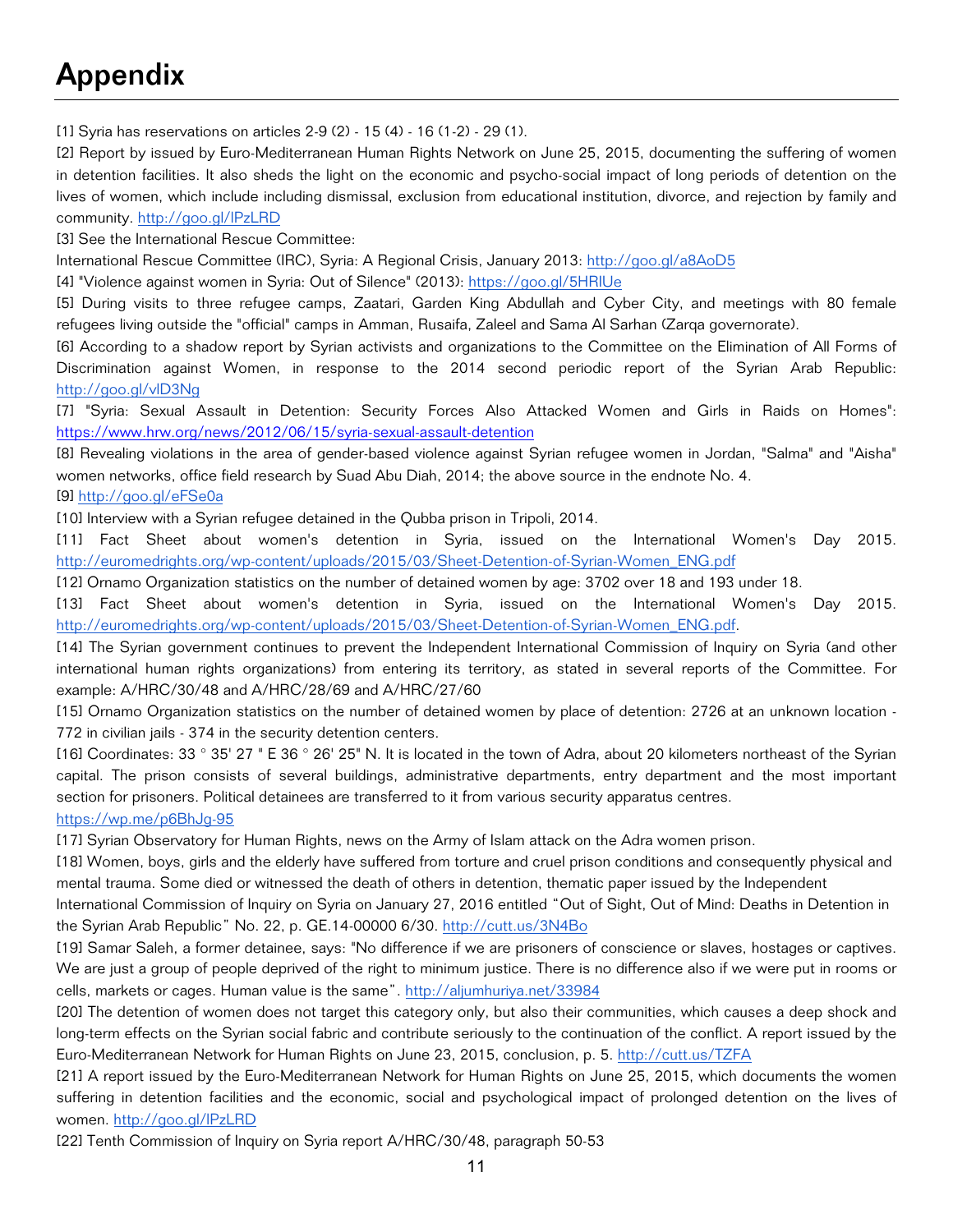[23] The government forces detained female relatives of wanted men to force them to surrender. In February, a wanted man's mother and sister were arrested in eastern Ghouta, and their photos were sent with a message that they would be killed unless he surrenders. In April, in two separate incidents, two women, one whom had given birth before a short time, were arrested at the Jerjaniah checkpoint. Some women were also taken as hostages in Hosh Arab. 8th Report of Commission of Inquiry on Syria - A/HRC/27/60, 13, August (published on August 27, 2014), B - Taking of hostages 39-44 11. http://cutt.us/PPVQN

[24] A number of detainees were transferred back and forth between Damascus (Adra prison) and different security branches in Damascus, as well as from Adra prison to prisons in other areas controlled by the government, including Hama, Lattakia and Sweida, which made legal follow-up and family visits more difficult. A family expressed its intention to appoint new lawyers from the governorates in which the detainees are held. Lawyers face special challenges to the movement between governorates given the risks at checkpoints.

P. 5, No. 22, Secretary General's report on the implementation of Security Council's resolutions 2139 (2014), 0.2165 (2014) and 2191 (2014); Secretary General's report on the humanitarian situation 23/3/2015, http://cutt.us/VE8kj, S / 2015/206.

[25] A woman was arrested at a checkpoint in Jaramana, Damascus, and taken to the detention facility in Mazza. During interrogation, government officials hung her to the ceiling and beat her on the head, body and soles of the feet. The scars are still visible on her body. Another dissident woman who was detained in the Military Security Branch 235 in late 2012 was beaten until she bled and was hung to the ceiling from her wrists for hours. She also heard other detainees screaming during interrogation.

Eighth IICI report - A/HRC/27/60 13, August (published on August 27, 2014) D - Torture and ill-treatment 52-7414. http://cutt.us/PPVQN

[26] Secretary General's report on the implementation of the Security Council resolutions 2139 (2014), 2165 (2014) and 2191 (2014); Secretary General's report on the humanitarian situation, 22/10/2015, S/2015/813, p 6. http://cutt.us/h2JDY [27] Human Rights Watch report on collective deaths and torture in Syrian jails released on December 16, 2015 / the report documents the death of engineer Rehab Allawi whose photo appeared among the leaked Caesar's photos.

https://www.hrw.org/ar/report/2015/12/16/284536

[28] Female detainees are held in dirty cells full of insects and subjected to torture and inhuman treatment. Medical care, if found, is insufficient. In particular, the particular medical and physiological needs of women are not met. 10<sup>th</sup> Report of Commission of Inquiry on Syria - (A/HRC/30/48), August 13, 2015 (published on September 3, 2015), C- The women, 52, p. 11.

Female prisoners also were raped and sexually abused while they were held in the government centers, F- Detainees, 95, p 16. http://cutt.us/iO1YD

[29] Non-governmental associations report submitted to the United Nations CEDAW Committee: Lawyers are prevented from reviewing the security branches and not allowed to review or plead in the Field and Terrorism Courts, as they are secret, which deprives detainees of the presence of a lawyer during the interrogation, coupled with torture, and deprives them of a fair trial. http://cutt.us/ie7r

[30] See footnote 20.

[31] According to shadow report submitted by Syrian activists and organizations to the CEDAW Committee, in response to the 2014 second periodic report of the Syrian Arab Republic: http://goo.gl/vlD3Ng

[32] http://goo.gl/p9BxeG

[33] "Syria: New Spate of Barrel Bomb Attacks. Government Defying UN Resolution" - Human Rights Watch (2015): https://www.hrw.org/ar/news/2015/02/24/266970

[34] Syrian Network for Human Rights report on the victims of barrel bombs: http://sn4hr.org/public\_html/wpcontent/pdf/arabic/At\_least\_17318\_explosive\_barrels\_in\_2015.pdf

[35] Women's International League for Peace and Freedom Report: Women and Explosive Weapons: Maha, Syrian border, Lebanon, says: "I gave birth at home because I was too terrified to leave. Many pregnant women are losing their children during this war; they are bleeding out because they cannot reach help." [36] ibid

[37] In addition, the Syrian government has taken no steps to cancel the decrees and legislative provisions that grant state officials immunity from prosecution and punishment for crimes committed while performing official functions, especially